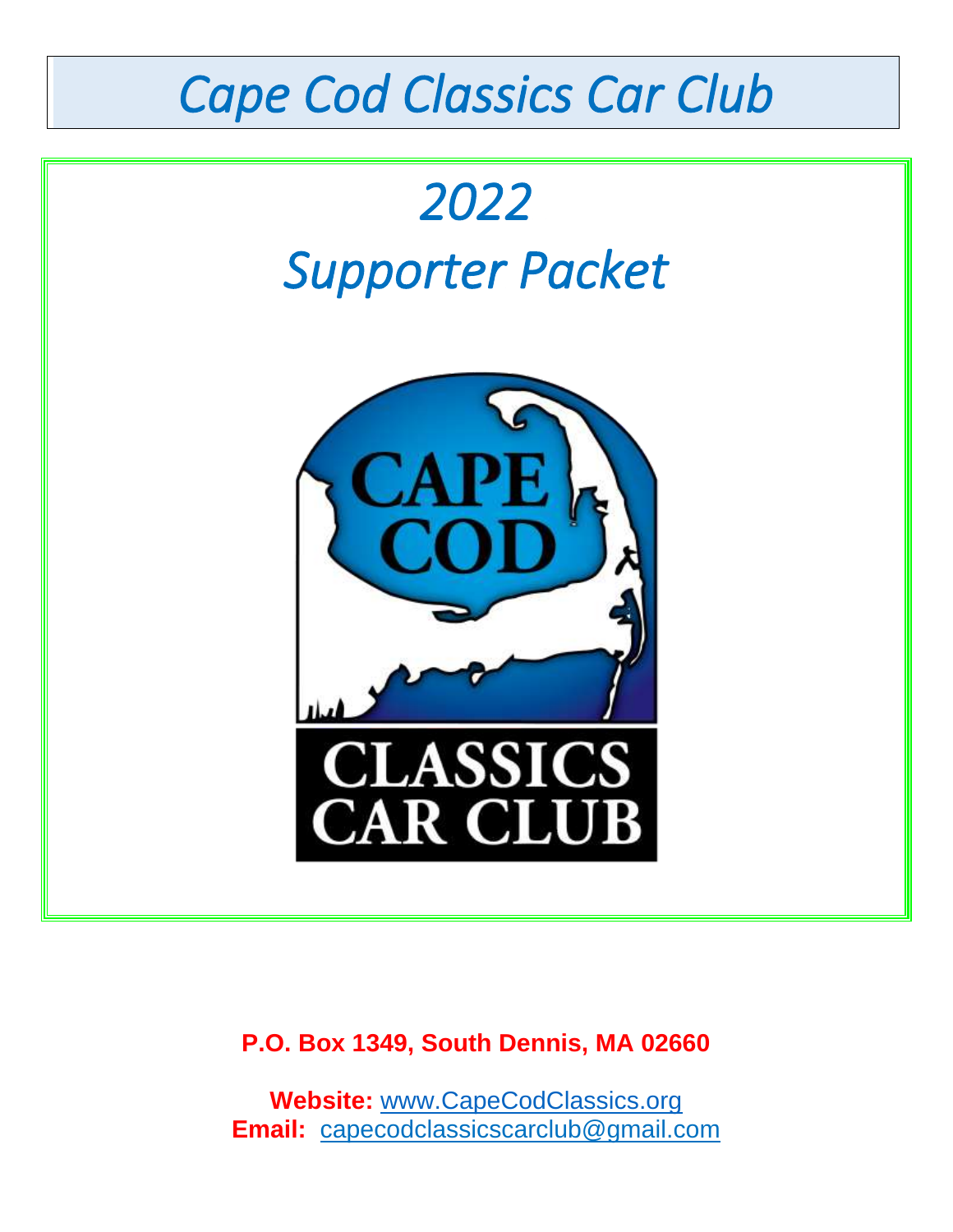# CAPE COD CLASSICS CAR CLUB

#### P.O BOX 1349, SOUTH DENNIS, MASSACHUSETTS 02660 **www. CapeCodClassics.org**

### *FIND US ON OUR WEBSITE OR ON FACEBOOK FOR UP-TO-DATE SCHEDULING INFO*  Welcome to the Cape Cod Classics Car Club's Supporter program!

Our club was started in the 1950's as a 'Tri-Five' Chevy club and has gone through a number of iterations since then. In 1980 it was again re-created into a club with a more relaxed vision of the vehicles, and today is a club that welcomes all vehicles of interest and all years.

We are the largest Classic Car Club on Cape Cod and are known throughout the State. Our 2021 membership was 229 paid members, of which 70 were new members!

We will be holding monthly member meeting the 1<sup>st</sup> Wednesday of every month starting January 5<sup>th</sup> 2022. At our new location. The Yarmouth Senior Center on Forest Rd. in West Yarmouth MA

Our 2022 Saturday Night Cruise-ins will be held weekly from May 28 to September 24, at Patriot Square on Rt-134 in South Dennis, MA.

Our calendar of events takes us all over the Cape and beyond. We visit a number of local Retirement Facilities and participate with Local Cape Villages & Merchant's summer Cruise-ins. We are a member of The Dennis Chamber of Commerce.

We have established two club giving programs: 1. Scholarships & Toolships to Cape Cod Technical School (CCT & UCT) Seniors and 2. annual donations to Local Cape Cod Nonprofits (listed on our website).

In 2021 we were able to gift \$4,500 to Local Cape Nonprofits and in 2022 - we are pleased to announce we are able to give \$4,500 to graduating seniors going to work in the automotive field.

Your Support in any way is appreciated. We have several different opportunities for support for businesses and individuals as well.

Thank you for considering becoming a Supporter of the Cape Cod Classics Car Club. Our highly attended events are the perfect opportunity for businesses or individuals to promote their products and services, not only to the members of the Club, but to the thousands of visitors who regularly attend our events or visit our web site. Club members are anxious to support those that support the Club. Classic cars are not just a hobby; they are a passion.

Thank you in advance for your support,

Ron Danielson– President

Email: [capecodclassicscarclub@gmail.com](mailto:capecodclassicscarclub@gmail.com)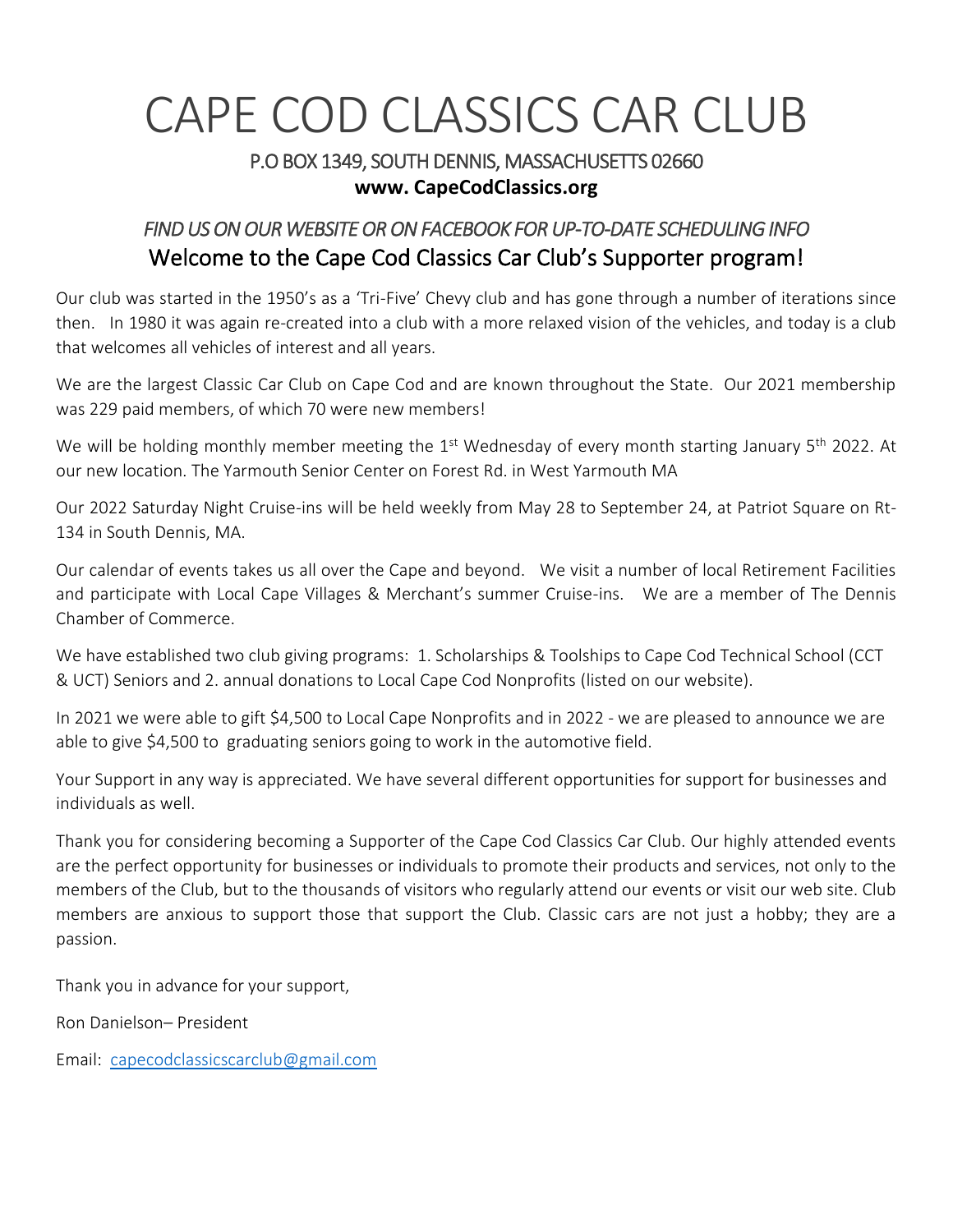# 2022 Cape Cod Classics Car Club Supporter

# \$150 Club Supporter

## *Cape Cod Classics Car Club is non-profit 501(c) organization #30-0225666 Thank you for considering becoming a Supporter of the*

### *Cape Cod Classics Car Club*

The \$150 Club Supporter is a popular option for club members and others who wish to support for the Cape Cod Classics Car Club. In appreciation & recognition for your support your name is listed on the Club's Trailer door and announcement by our DJ at least once during each Cruise. You will also receive a Club Thank You Plaque.

The benefits afforded a \$150 Supporter are as follows:

- A deluxe 9 x 12-inch custom wall plaque "Proud Sponsor of the Cape Cod Classics Car Club."
- A minimum of one announcement of you as a Supporter by our club D.J. at cruise-ins and most events
- A one-line listing on our Club trailer (door). The trailer is prominently displayed at cruiseins and events.



*Visit Us Online at*: [www.CapeCodClassics.org](http://www.capecodclassics.org/)

Or Check us out on Facebook